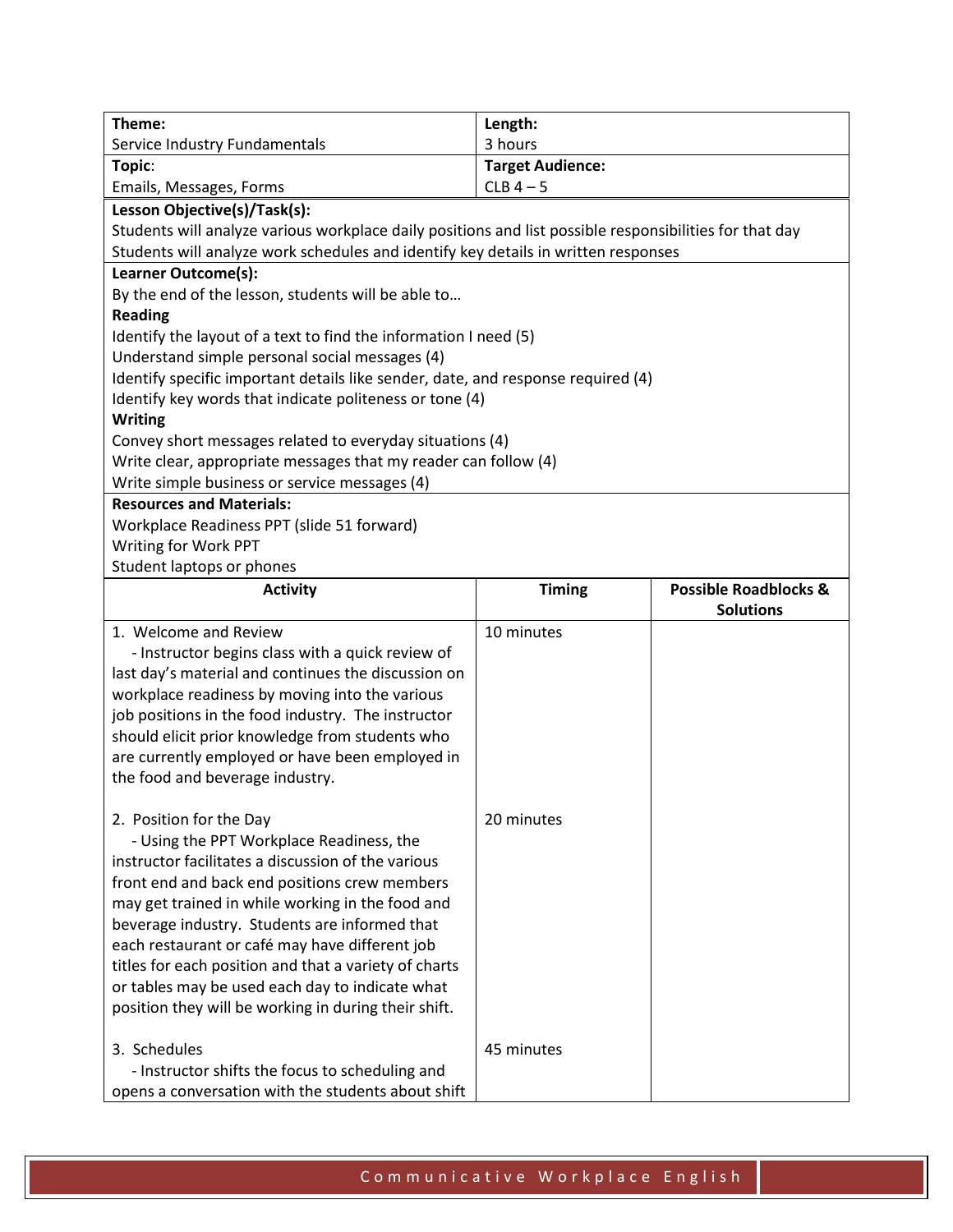| work, part time, full time, casual and on-call<br>positions. The instructor should ask the class<br>about their scheduling experiences/norms in the<br>country of origin and what they think/know they<br>can expect in Canada. From here, the instructor<br>opens the three example schedules in the PPT and<br>has students work in pairs to answer the fifteen<br>comprehension questions for the schedules. A<br>take up should follow and any questions should be<br>answered.                                                                                                                                  |            |  |
|----------------------------------------------------------------------------------------------------------------------------------------------------------------------------------------------------------------------------------------------------------------------------------------------------------------------------------------------------------------------------------------------------------------------------------------------------------------------------------------------------------------------------------------------------------------------------------------------------------------------|------------|--|
| <b>Break</b>                                                                                                                                                                                                                                                                                                                                                                                                                                                                                                                                                                                                         | 15 minutes |  |
| 4. Emails for work<br>- Instructor uses the PPT Writing for Work to<br>facilitate a discussion of what is appropriate for<br>work emails and what is not. Whenever<br>appropriate, the instructor should ask students<br>why they think certain practices should be avoided<br>and others incorporated in work emails and<br>whether Canada's professional writing norms are<br>similar to those in their country of origin. When<br>the" let's try it out" slide is reached, the instructor<br>will open a new message tab in an email server<br>and use the following draft to elicit responses from<br>the class: | 60 minutes |  |
| To:<br>Subject: __________                                                                                                                                                                                                                                                                                                                                                                                                                                                                                                                                                                                           |            |  |
| <b>Good Evening Brian,</b>                                                                                                                                                                                                                                                                                                                                                                                                                                                                                                                                                                                           |            |  |
| . I am<br>writing to request time off for my upcoming<br>vacation. I plan to be away the days of<br>October 15 - 21, returning to work on the 22.<br>Please let me know if these dates are<br>available for me to take off and if there is any<br>other information you need from me, do let<br>me know.                                                                                                                                                                                                                                                                                                             |            |  |
| <b>Martin</b>                                                                                                                                                                                                                                                                                                                                                                                                                                                                                                                                                                                                        |            |  |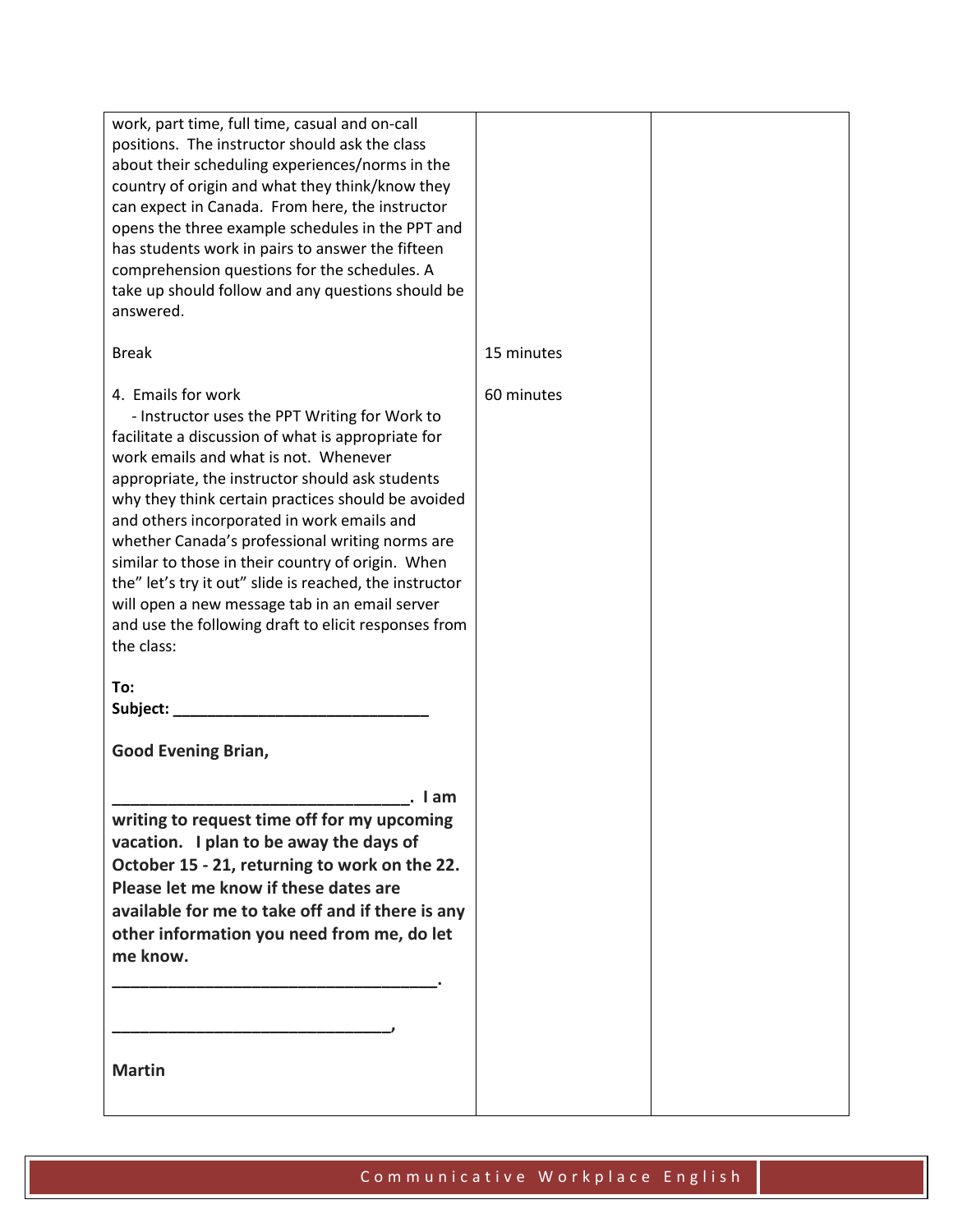| The class will read through the above work email<br>together and decide what should be added to fill in<br>the blanks of the email. The subject line should<br>state something like "Vacation Request" or "Time<br>off request." The first blank should be a positive<br>statement like "I hope you are well." The next<br>blank should be a bridge such as "Thank you for<br>getting back to me at your earliest convenience."<br>And the final blank should be a closing remark like<br>"Many thanks," The instructor should facilitate                                                                                                                            |            |  |
|----------------------------------------------------------------------------------------------------------------------------------------------------------------------------------------------------------------------------------------------------------------------------------------------------------------------------------------------------------------------------------------------------------------------------------------------------------------------------------------------------------------------------------------------------------------------------------------------------------------------------------------------------------------------|------------|--|
| this as a class activity and manage the class so that<br>more than one or two people are suggesting<br>options for filling in the blanks.                                                                                                                                                                                                                                                                                                                                                                                                                                                                                                                            |            |  |
| 5. Practice writing, responding to, and BCCing<br>emails<br>- Instructor will transition the class to focused<br>practice. Students will use their personal phones,<br>iPads, or laptops to practice sending professional<br>emails. The instructor will give the following<br>scenario to the class:                                                                                                                                                                                                                                                                                                                                                                | 25 minutes |  |
| You are emailing your manager to ask for next<br>Monday off. You can switch shifts with<br>someone if necessary. In your email include: a<br>good subject line, greeting, positive statement,<br>short body, bridge, and closing remark.                                                                                                                                                                                                                                                                                                                                                                                                                             |            |  |
| The instructor will get each student to obtain the<br>email address of the person on their right (in a<br>circle). Each student will send their email to the<br>person on their right as if that person is the<br>manager. Each student will BCC the instructor into<br>their email. Upon receiving the email, the student<br>recipient will respond to the email, following the<br>same basic format studied today, and CC the<br>instructor. These steps should be written on the<br>board to assist students in meeting all the<br>requirements. Whatever portions of either emails<br>are not finished by the end of class will be added<br>to today's homework. |            |  |
| Homework:<br>Go over business idioms "Hit the nail on the head"<br>to "9-to-5" and write example sentences for each.                                                                                                                                                                                                                                                                                                                                                                                                                                                                                                                                                 | 5 minutes  |  |